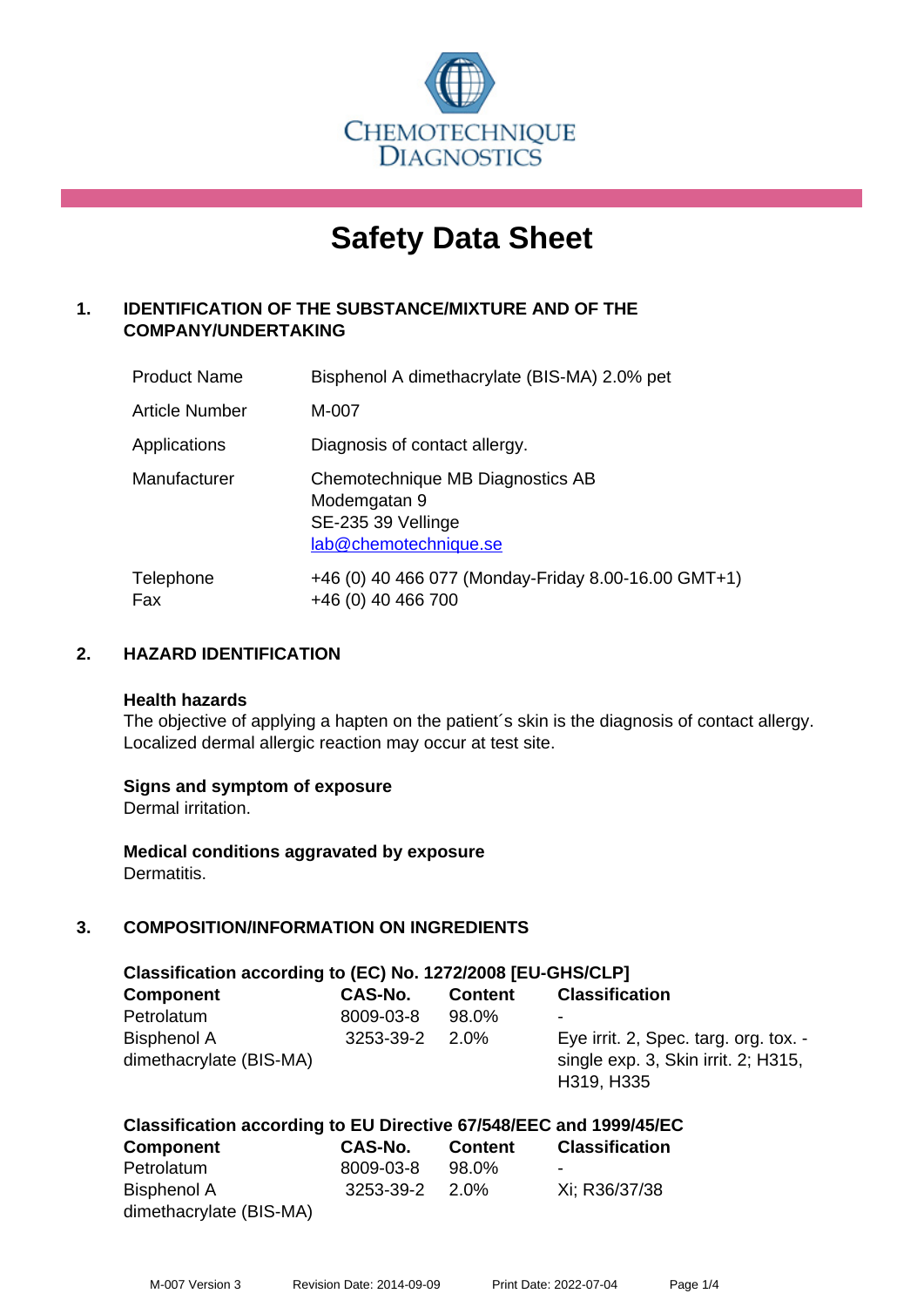#### **4. FIRST AID MEASURES**

**Emergency and first aid procedures**

Obtain medical attention.

#### **5. FIRE-FIGHTING MEASURES\***

#### **Suitable extinguish media**

CO2, powder or water spray. Fight larger fires with water spray or alcohol resistant foam.

# **For safety reasons unsuitable extinguishing agents**

Water with full jet.

# **Special protective equipment for fire-fighters** Wear self-contained respiratory protective device. Wear fully protective suit.

\*Data is shown for petrolatum only

# **6. ACCIDENTAL RELEASES MEASURES**

**Steps to be taken if material is released or spilled** Contain and place in a closed container.

# **7. HANDLING AND STORAGE**

**Precautions to be taken in handling and storage** Store dark at 5-8°C. Avoid extended exposure to light. FOR EXTERNAL USE ONLY.

# **8. EXPOSURE CONTROLS/PERSONAL PROTECTION**

**Respiratory protection** Not required.

**Ventilation** Local exhaust.

**Protective gloves** Disposal gloves.

# **Eye protection**

Not required with normal use.

#### **Work/Hygienic practices**

Wash hands after each use.

#### **9. PHYSICAL AND CHEMICAL PROPERTIES**

Odour **Odourless** 

Appearance Ivory White Semi-solid

Melting point\* 50-55° C

Boiling point\* No data available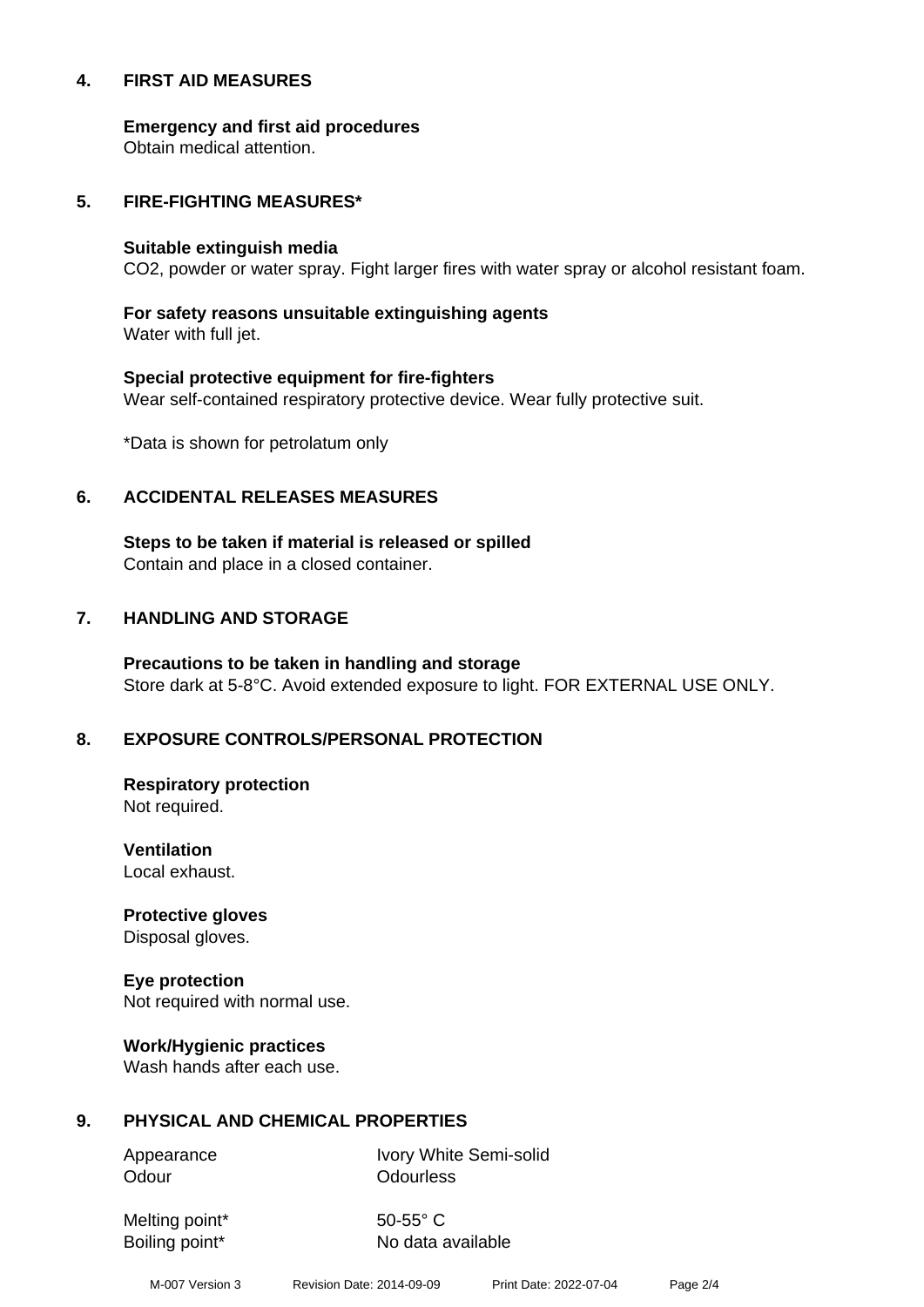Flash point\* >100°C Density\* No data available. Solubility in/Miscibility with Water\*

Self ignition\* Product does not self ignite. Danger of explosion\* Product does not present an explosion hazard. Insoluble

\*Data is shown for petrolatum only

# **10. STABILITY AND REACTIVITY**

#### **Incompability**

May react with strong oxidizing agents.

#### **Stability**

Stable at recommended storage conditions.

#### **Hazardous byproducts**

Combustion may generate CO, CO2 and other oxides.

#### **Hazardous polymerization**

Will not occur

# **11. TOXICOLOGICAL INFORMATION**

No data available.

#### **12. ECOLOGICAL INFORMATION**

No data available.

# **13. DISPOSAL CONSIDERATIONS**

#### **Waste disposal method**

Comply with federal, state/provincial and local regulation.

# **14. TRANSPORT INFORMATION**

Not dangerous goods.

# **15. REGULATORY INFORMATION**

The classification is according to the latest editions of the EU lists, and extended by company and literature data.

# **16. OTHER INFORMATION**

# **Text of H-statements and R-phrases mentioned in Section 3**

| Eye irrit. 2<br>Spec. targ. org. tox. - single exp. 3 |                           | Eye irritation (Category 2)                                      |          |  |
|-------------------------------------------------------|---------------------------|------------------------------------------------------------------|----------|--|
|                                                       |                           | Specific target organ toxicity - single<br>exposure (Category 3) |          |  |
| M-007 Version 3                                       | Revision Date: 2014-09-09 | Print Date: 2022-07-04                                           | Page 3/4 |  |